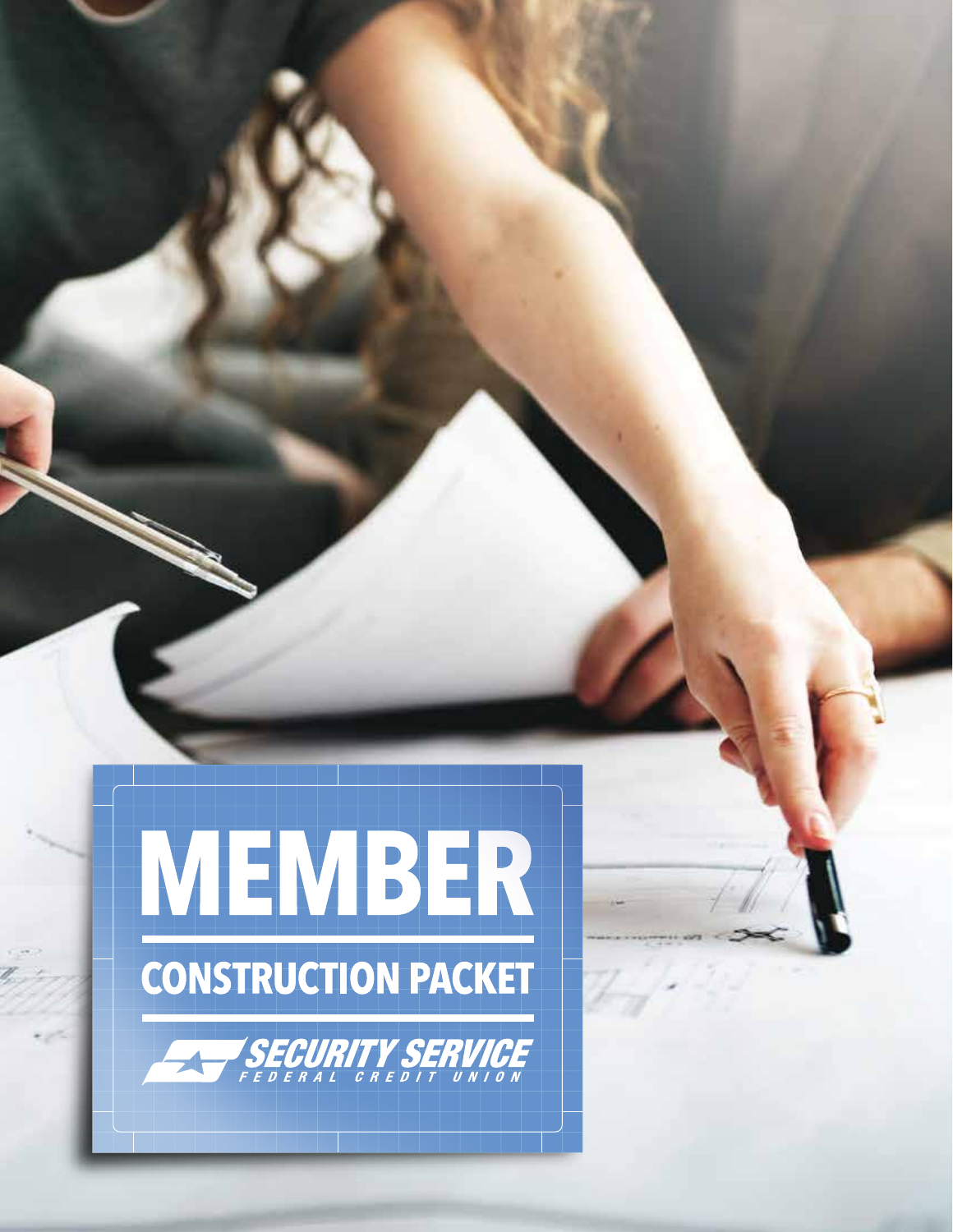## **Table of Contents**

1

盒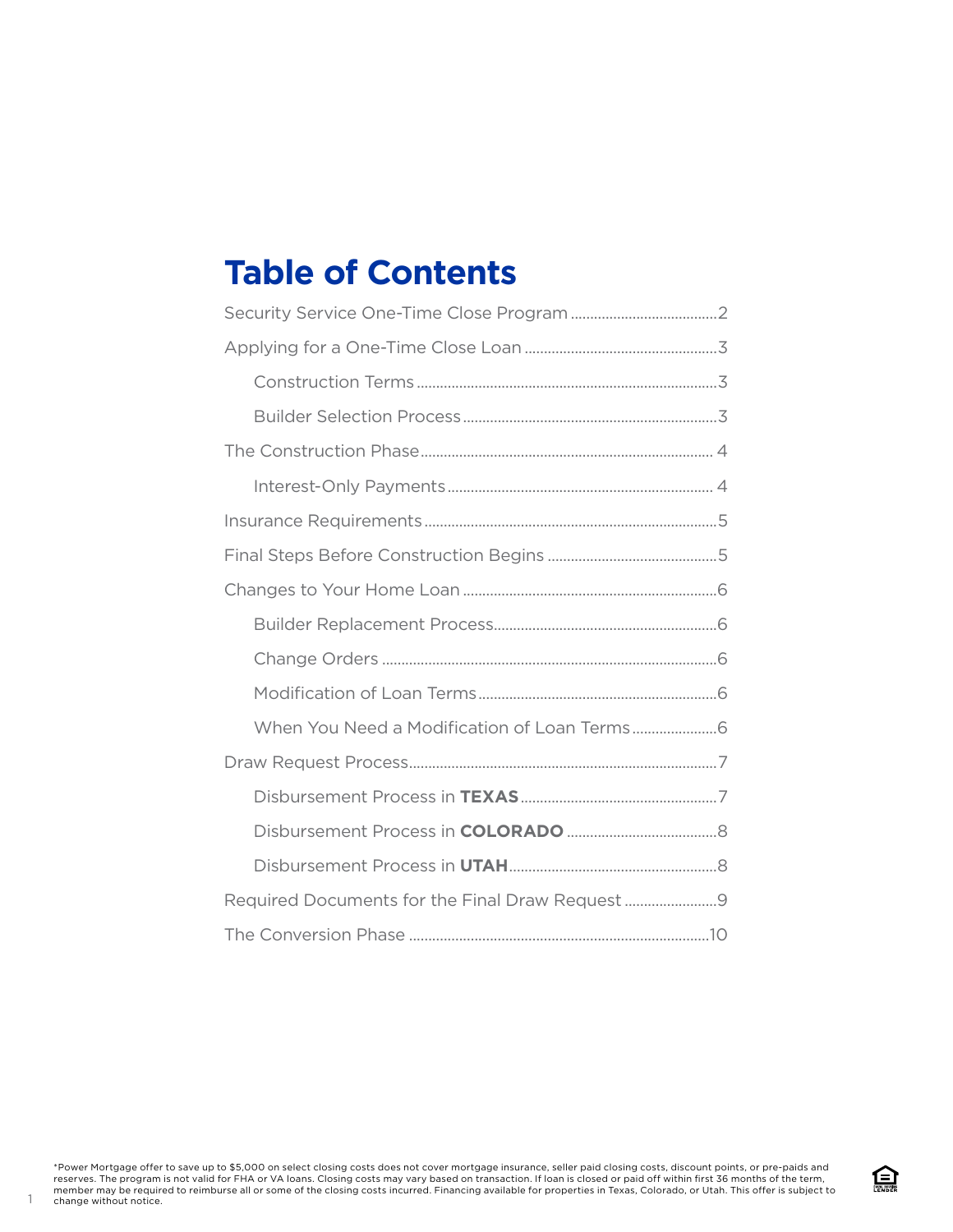

Welcome to Security Service Federal Credit Union, and thank you for your interest in financing your new construction home with us. With our **One-Time Close Program**, you save big!

#### **Save up to \$5,000 on closing costs!\***

We pay up to \$5,000 toward your closing costs to make building a house more affordable than ever.

#### **Only pay one set of loan fees.**

You save time and money when your construction loan automatically converts to a permanent mortgage. No need for another loan application or additional closing costs.

#### **Lock in a great rate right now.**

Mortgage interest rates can be unpredictable. With our One-Time Close Program, you have peace of mind knowing the interest rate for your permanent mortgage is locked during the application process, prior to closing.



**Save time with convenient closing options.** Security Service Title Company provides title services to make your closing quick and convenient. Learn more at *sstc.org*.

Security Service Title Company (SSTC) is a subsidiary of Security Service Federal Credit Union. Products offered by SSTC are not insured by the National Credit Union Association (NCUA) and are not issued, guaranteed or underwritten by Security Service or the NCUA.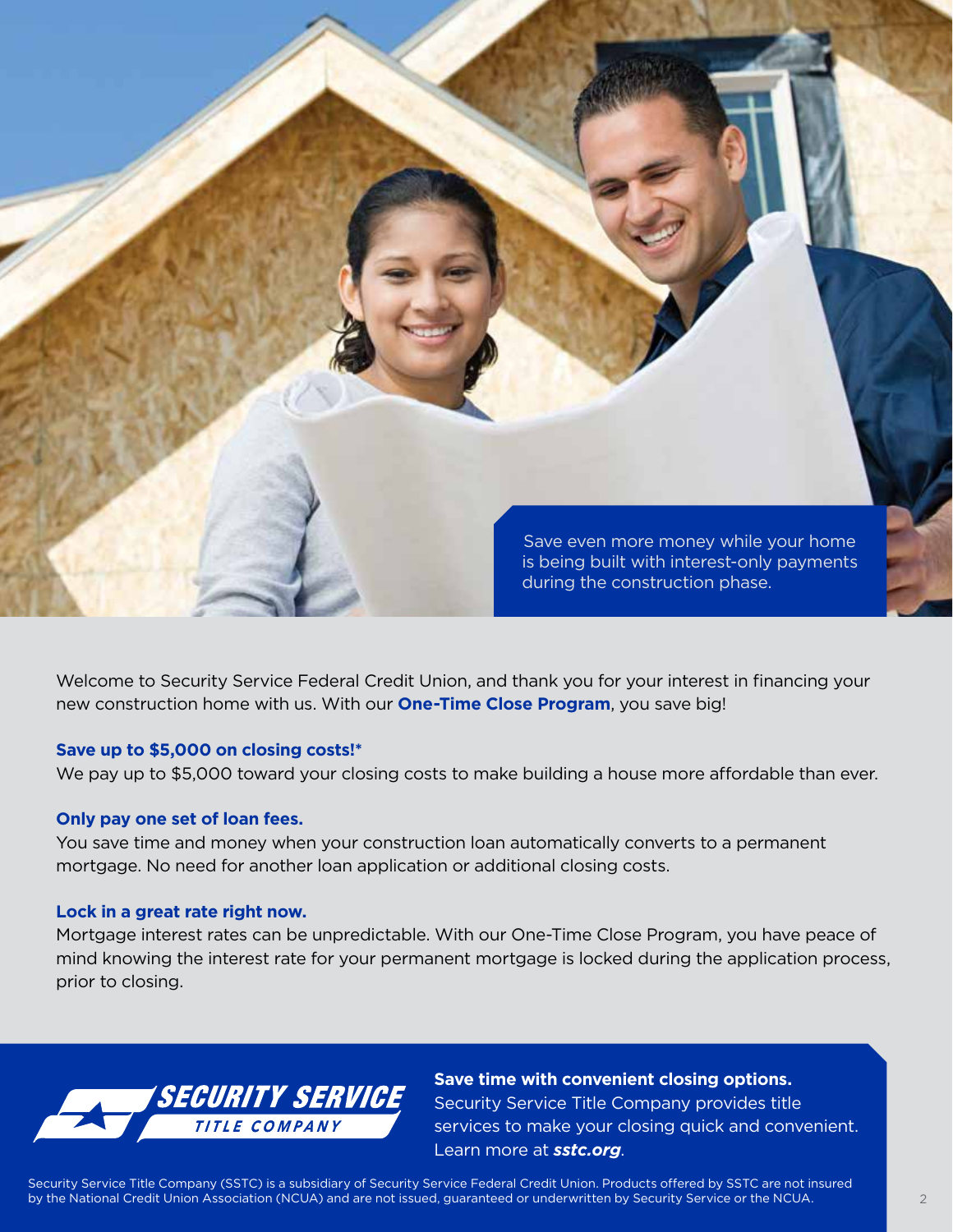

# **Applying for a One-Time Close Program**

It's quick and easy to apply for a Security Service One-Time Close Construction Loan. Simply call our Security Service loan advisors at *1-800-681-4466*, or visit *ssfcu.org/construction* and select the *Apply Now* button. Fill out the application and a loan advisor will contact you.

In addition to income and asset documentation, you will need the following construction documents:

- Fully executed, fixed-price construction contract. (Security Service does not accept cost-plus contracts.)
- Construction budget that matches the fixed-price construction contract.
- Final construction plans and specifications.
- *Security Service does not allow for self builds or "sweat equity."*

#### **Apply today!** Call 1-800-681-4466 to get started.

#### **Construction Terms**

The builder may reflect a different construction term on the contract than what Security Service offers. We provide 12, 18, and 24-month construction terms, regardless of the term reflected on the builder's contract. Our maximum loan term, including the construction phase, is 30 years.

#### **Builder Selection Process**

As the buyer, you choose the builder for your home. The builder you select is required to go through the Builder Review Process to determine if the builder meets our standards.

- Security Service researches the builder's qualifications, including licenses.
- Security Service checks the builder's references, including online resources such as the Better Business Bureau.

*Please note, Security Service acceptance of a builder is not an endorsement of the builder.*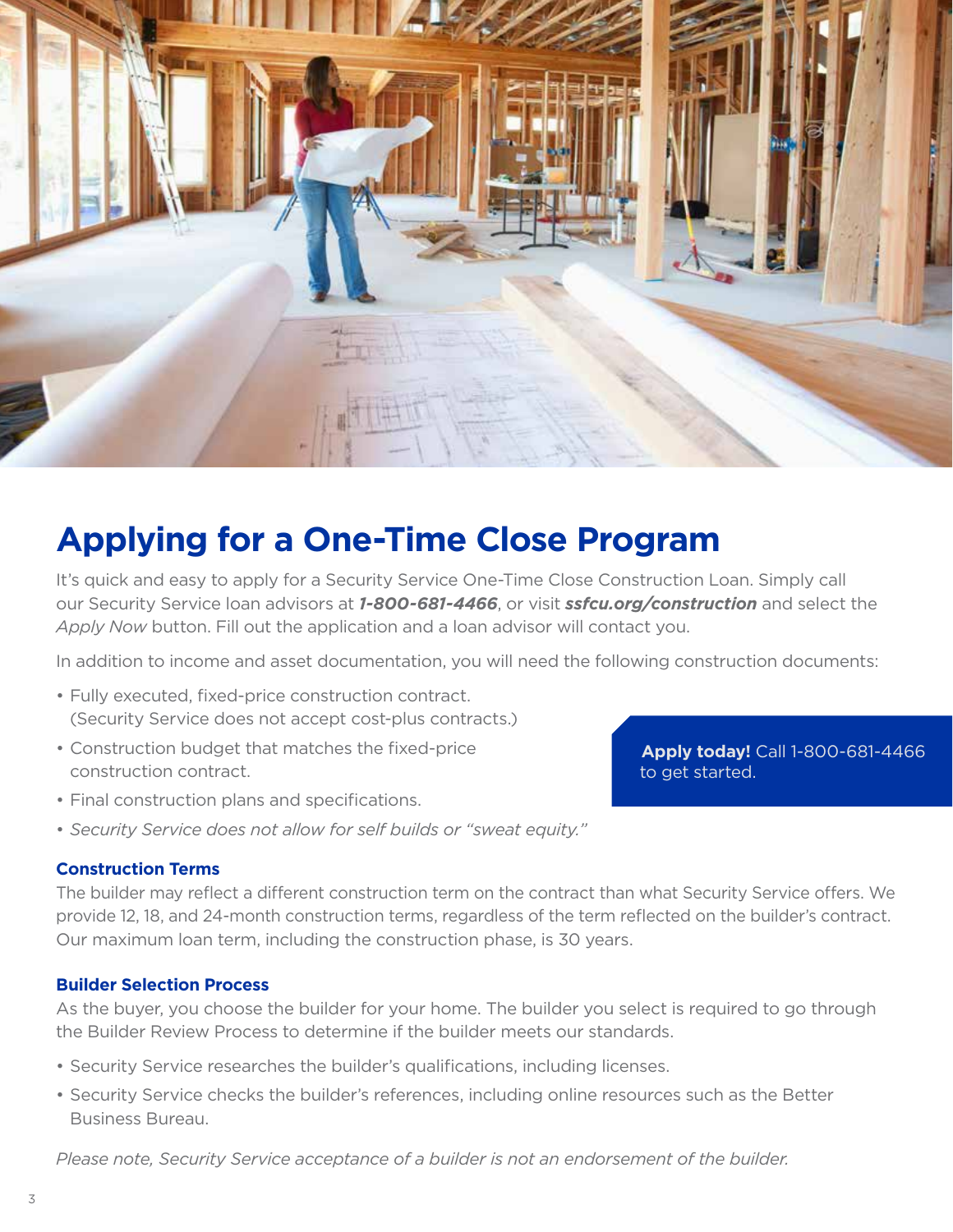# **The Construction Phase**

Both you and the builder need to sign the applicable documents once the loan is ready for closing, then construction of your new home can begin. This highly anticipated phase brings new responsibilities for you as the buyer:

- Visit the job site regularly to ensure you are satisfied with the progress and quality.
- Meet with your builder regularly to discuss the project.
- Work directly with your builder to resolve any issues in a timely manner.
- Pay your interest-only payments on time and ensure any property taxes are paid with the city and county.

#### **Interest-Only Payments**

During the construction phase, you are responsible for making the monthly, interest-only payments. You pay interest only on the amount drawn from the loan.

The final interest-only payment prior to conversion will be higher than previous monthly amounts due to the statement period end date.

If your builder budgeted for one, soft-cost draws are limited to 10%. This is the first draw on your construction loan and is typically used by the

builder to obtain permits and pay utility fees to get the project started. The state of the project started.

expectations, we encourage you to stay engaged throughout the construction phase.

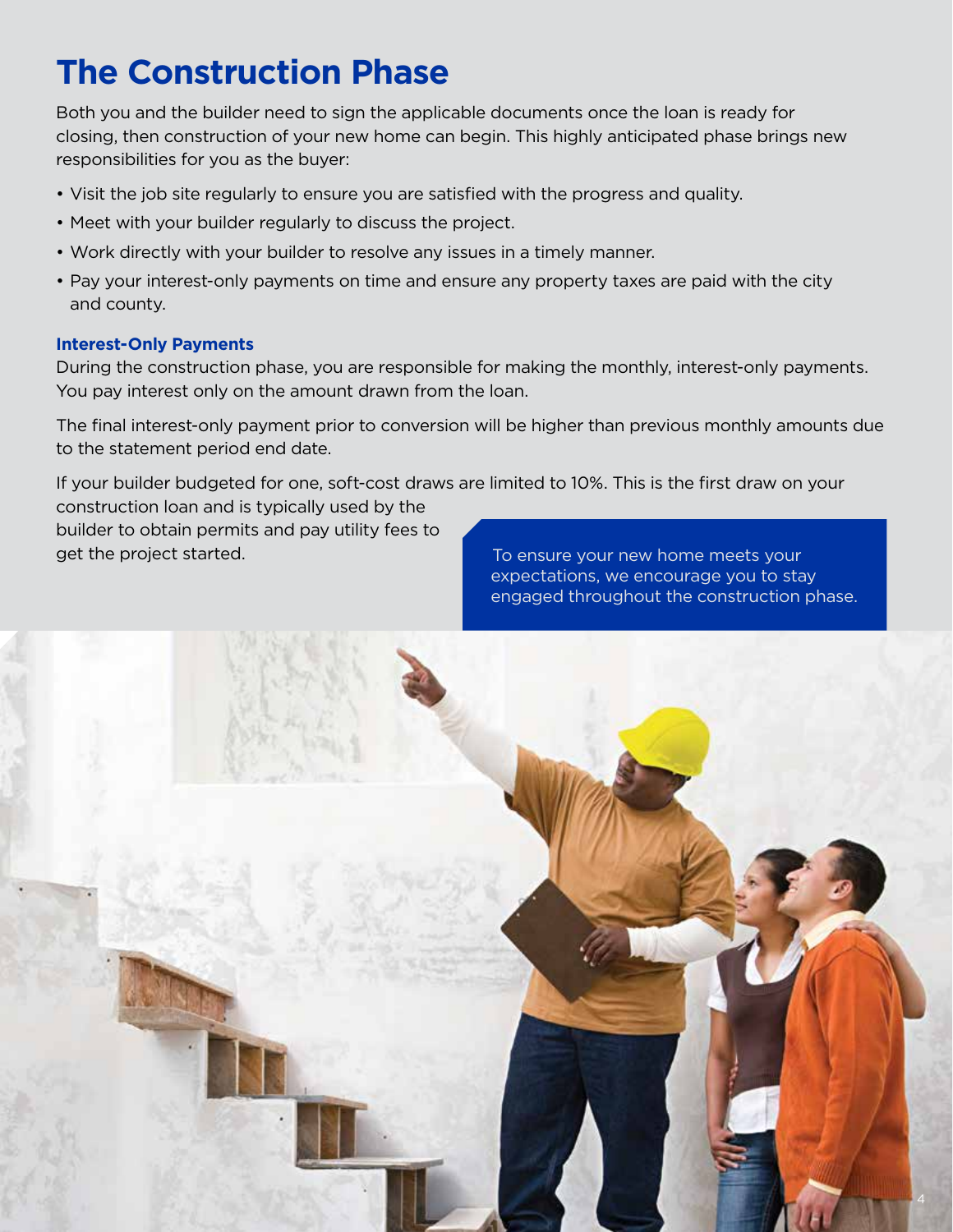We make financing easy with a one-time close — that means less paperwork, lower fees, and less stress!

### **Insurance Requirements**

 $5 - 3$ 

During the construction phase, the builder is required to carry an active builder's risk insurance policy.

At loan conversion, you are required to provide a copy of your homeowner's insurance policy to Security Service.

- Flood and wind insurance may be required prior to the first draw request, depending on your property's location.
- An escrow account is required if the property is in a flood zone.

## **Final Steps Before Construction Begins**

HROO'

PORCH

BA

At Security Service, we make the closing as quick and easy as possible. Just a few things to keep in mind:

- Both you and the builder need to sign the applicable documents once the loan is approved. (Attending at the same time is not necessary.)
- An escrow account will not be set up for the construction phase, even if your permanent loan has escrow. It is your responsibility to pay all applicable taxes during the construction phase.
- If applicable, your funds being paid toward the construction costs are considered the member investment and will be used for the first draw(s) until funds are depleted, then loan funds will be disbursed.
- If construction starts before the closing date, Security Service may not be able to close the loan.



The experts at Security Service Insurance can help you protect your new home with the best insurance policy at the right price. Call for a free, no-obligation quote today: *1-888-535-6222*.

Security Service Insurance (SSI) is a subsidiary of Security Service Federal Credit Union. Products offered by SSI are not insured by the National Credit Union Association (NCUA) and are not issued, guaranteed or underwritten by Security Service or the NCUA.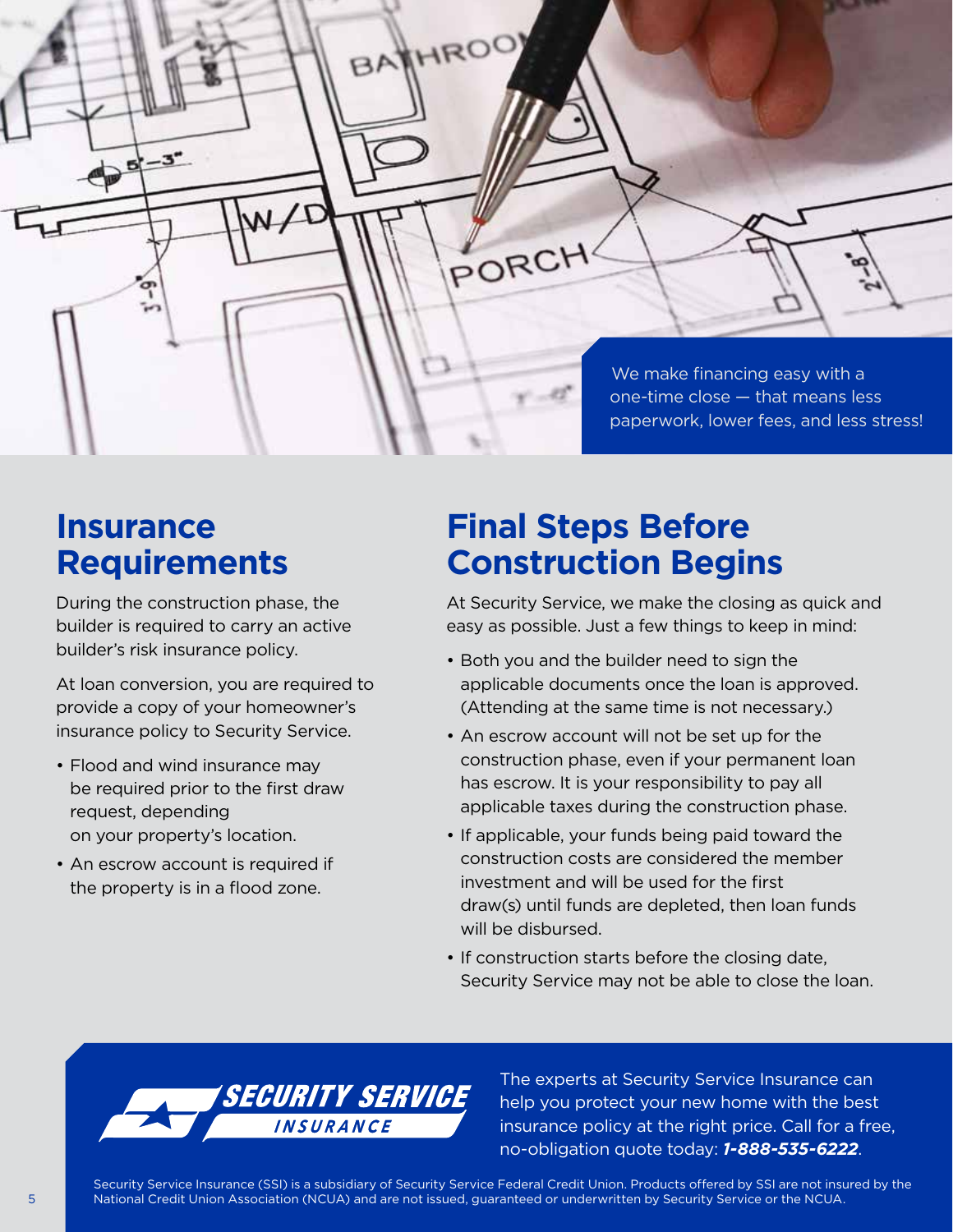# **Changes to Your Home Loan**

We understand you may encounter unexpected obstacles while building your new home. Our construction loan specialists will work with you personally to help with any modifications you may need.

### **Builder Replacement Process**

During the construction phase, you may choose to replace your home builder. The following steps are necessary to complete the builder replacement process:

- Your newly selected builder is required to be an accepted builder for Security Service.
- Notify the current builder via certified letter stating you are terminating the construction contract. Please send a copy to Security Service.
- The current builder is required to stop all work and submit an Affidavit of Completion for their part of the construction project and waiver and release on final payment.
- Sign your current builder's final draw request so funds can be released.
- Fully execute the Agreement and Indemnity for the replacement of your current contractor. This document will be recorded by Security Service at the appropriate county clerk. This documents the new builder's agreement to perform the duties set out in the original construction contract and for them to give the same warranties and representations for the entire project, including work and materials provided by the original builder.
- Security Service will notify the title company of termination of the builder. Additional requirements and fees may apply from the title company. After the title is clear, construction may proceed.
- Send Security Service a copy of the executed construction contract between you and the new builder, including the budget and cost breakdown. If the new contract is more than the remaining balance of your loan, you will need to pay the difference before construction can start again.
- Security Service will send a Final Bills Paid Affidavit and a Final Waiver and Release of Lien to the new builder once the project is complete.

### GOOD TO KNOW:

Our construction loan specialists will work with you every step of the way to help you meet all the requirements to move in to your new home.

#### **Change Orders**

- All change orders will be submitted to Security Service to determine the impact on the appraised value. Additional conditions may apply if the value is determined to have gone down.
- Security Service accepts fixed-price contracts, so change orders during the construction phase will not be drawn from the loan. You will need to pay any overages directly to the builder prior to work being completed.
- All improvements are to be completed before the maturity date of the construction phase, prior to conversion to permanent financing.

#### **Modification of Loan Terms**

- If the loan terms need to be modified, you are responsible for any modification fees, which include, but are not limited to a 0.5% extension fee based on the original loan amount. recording fees, and a document preparation fee.
- Submit a written request for extension at least 14 days before the loan maturity date.

#### **When You Need a Modification of Loan Terms**

- If construction is not complete and your interim construction loan is maturing.
- If construction finishes early and you want to convert the loan to permanent financing prior to the construction maturity date.
- If construction is complete and the actual cost of construction was less than your loan amount.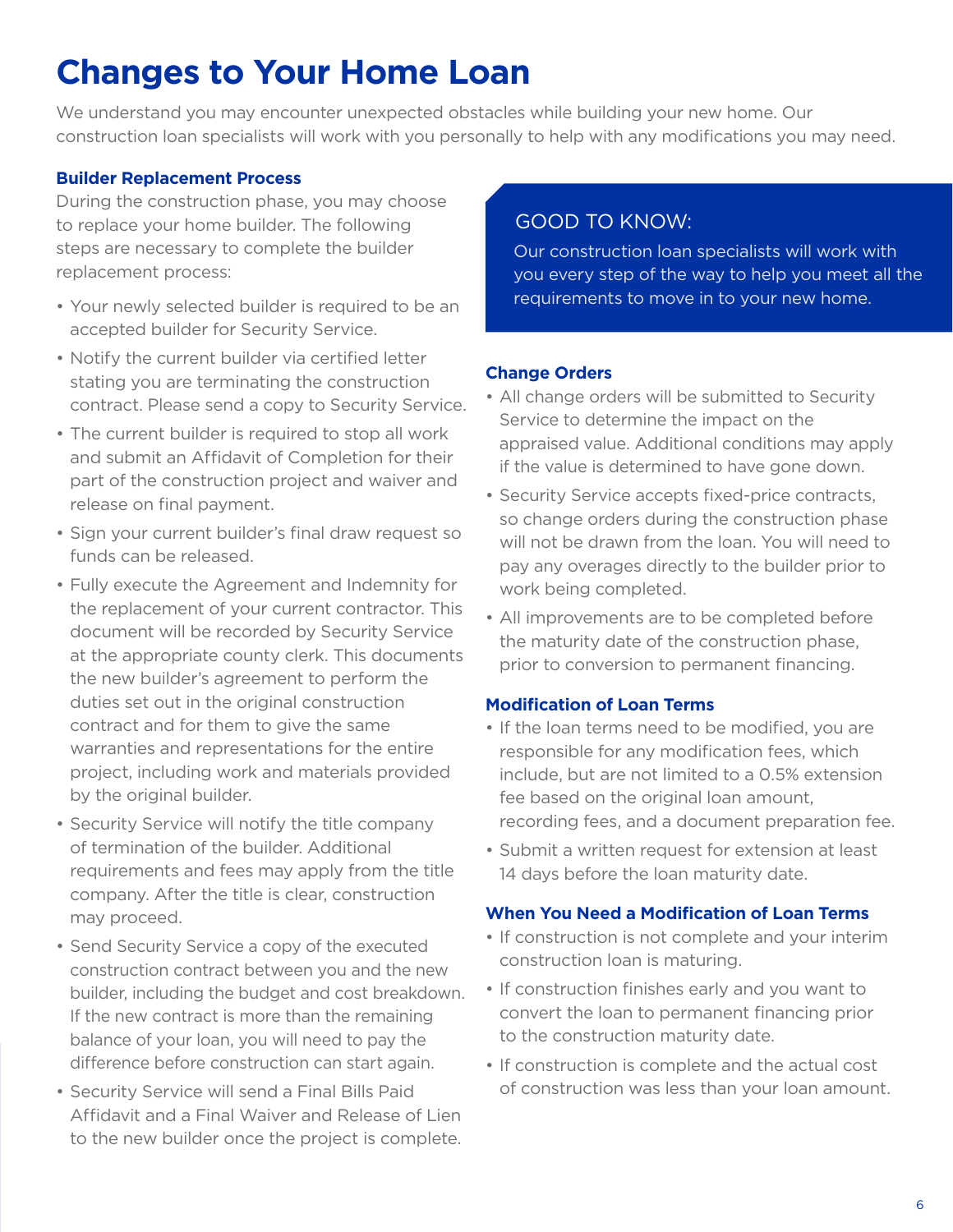# **Draw Request Process**

We make it easy for your builder to request a fund disbursement. Once we receive the required inspection reports, we typically send funds within 24 hours. Our quick disbursement makes it easy for your builder to pay contractors faster and avoid delays in construction.

### **Disbursement Process in TEXAS**

- Complete, sign, and submit the Draw Request form to Security Service, listing all items that have been completed.
- The minimum amount required for a draw request is \$6,000.
- The Security Service construction loan specialist will order an inspection report, if applicable, to confirm the listed items have been completed. Inspection schedule is at the discretion of Security Service and is based on the size and scope of the project. The inspections are performed solely for the credit union's benefit and should not be used to ensure quality or compliance.
- Inspection fees will be collected at closing. If the cost of all the inspections during the construction phase exceeds what was collected, the remaining balance will be due at conversion to home loan, if applicable.
- Funds are wired to the builder's business checking account, not a joint account with the homeowner.
- Construction funds may only be used for project costs. Disbursements are issued when work is complete. Deposits for custom items may be allowed as an exception.
- If you elect Retainage as outlined in the Texas Property Code, 10% of each draw will be retained by Security Service until the project is complete. At that time, a joint check will be made out to you and the builder. The purpose of this is for you and your builder to obtain the waiver and release from any sub-contractors within 30 days of completion date.
- If you choose to waive Retainage, a waiver and release on progress payments may be required at each draw request.
- Upon completion of work and before the final payment, the builder is required to furnish an affidavit stating all bills have been paid. This waiver and release on final payment is required under Texas law.

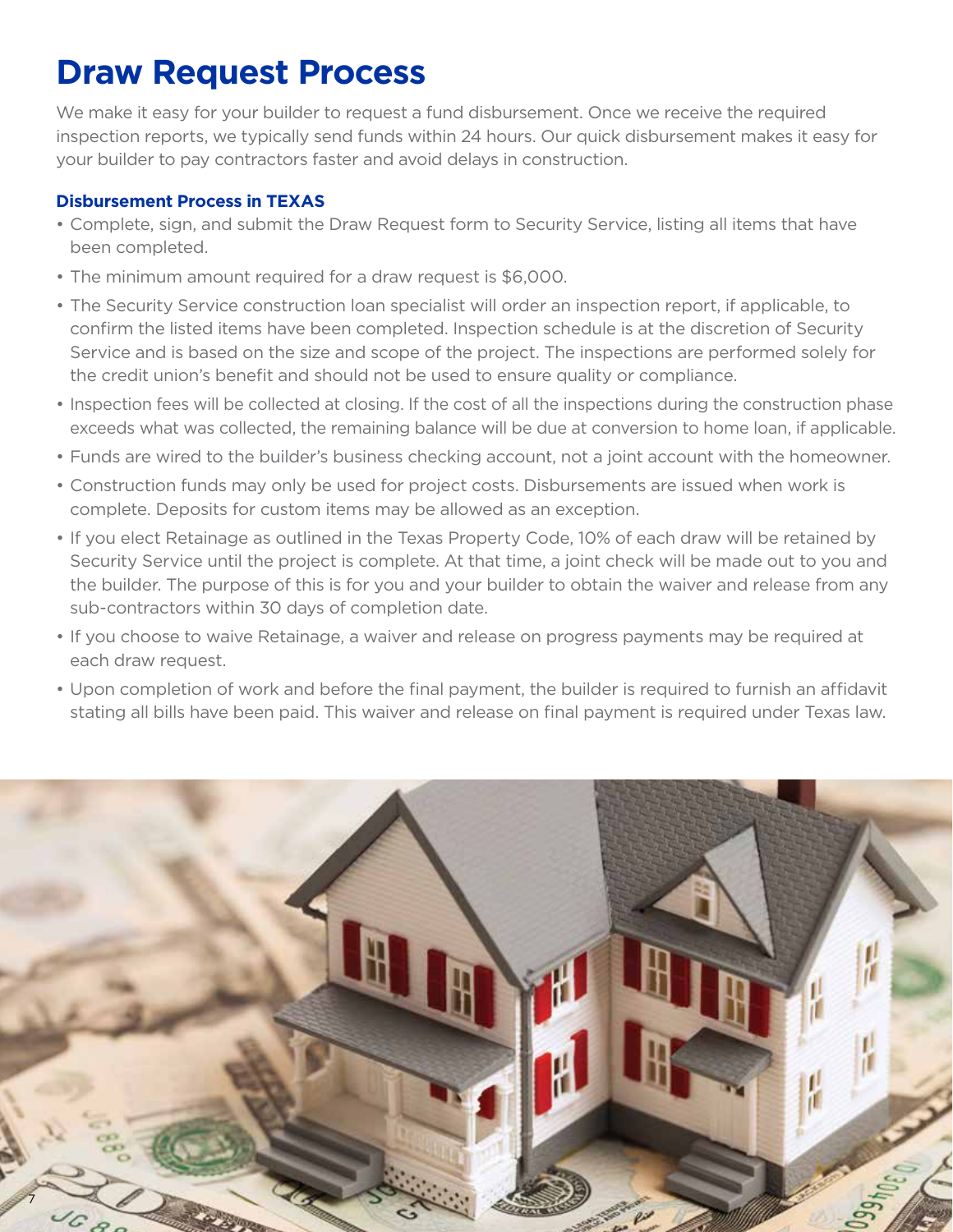

#### **Disbursement Process in COLORADO**

- Complete, sign, and submit the Draw Request form to the title company, listing all items that have been completed.
- The minimum amount required for a draw request is \$6,000.
- The builder is required to provide all invoices associated with the draw request to the title company.

Note: If the builder pays sub-contractors directly, the title company will require invoices, proof of payment to the sub-contractors, and waivers signed by all sub-contractors.

- The title company will order an inspection report, if applicable, to confirm the listed items have been completed.
- The title company will submit the draw request and the inspection report to Security Service for approval.
- Once approved, the title company will disburse funds directly to the contractor or sub-contractor(s).
- Construction funds may only be used for project costs. Disbursements are issued when work is complete. Deposits for custom items may be allowed as an exception.
- The title company will act as the disbursing agent for the duration of the construction loan.

#### **Disbursement Process in UTAH**

- Complete, sign, and submit the Draw Request form to Security Service, listing all items that have been completed.
- The minimum amount required for a draw request is \$6,000.
- The Security Service construction loan specialist will order an inspection report, if applicable, to confirm the listed items have been completed. Inspection schedule is at the discretion of Security Service and is based on the size and scope of the project. The inspections are performed solely for the credit union's benefit and should not be used to ensure quality or compliance.
- Inspection fees will be collected at closing. If the cost of all the inspections during the construction phase exceeds what was collected, the remaining balance will be due at conversion to home loan, if applicable.
- Security Service will utilize the Utah State Construction Registry.
- Funds are wired to the builder's business checking account, not a joint account with the homeowner.
- Construction funds may only be used for project costs. Disbursements are issued when work is complete. Deposits for custom items may be allowed as an exception.
- Upon completion of work, the builder is required to furnish a waiver and release on final payment. Utah state law requires the builder to either provide signed waivers or withdraw their preliminary notice from the Utah State Construction Registry.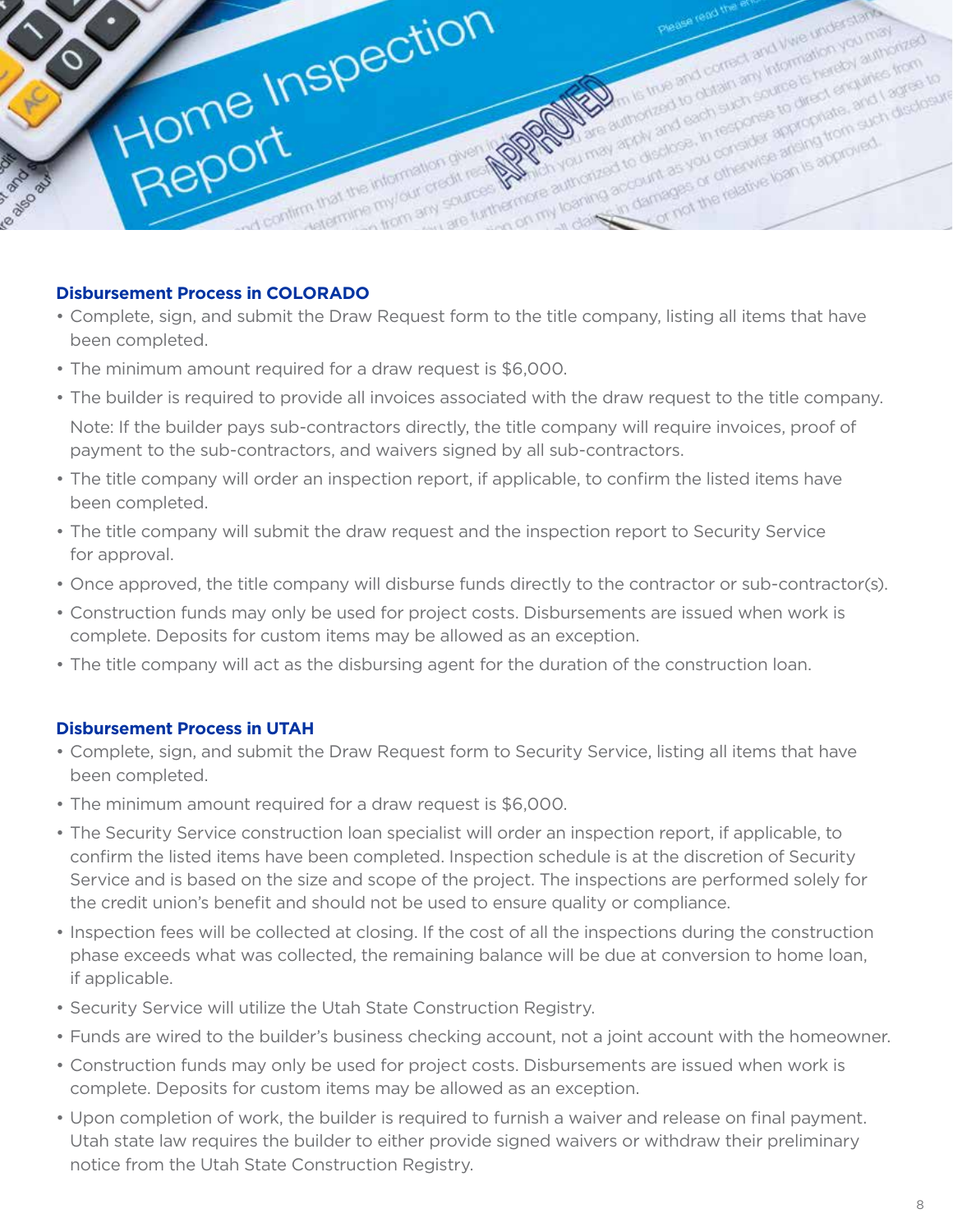# **Required Documents for the Final Draw Request**

For Security Service to make the final payment to your builder, you will need the following items:

- A final inspection by the original appraiser to verify the project was complete per the original construction plans and specifications. This will be ordered by Security Service.
- A copy of the homeowner's insurance policy on the property.
- The Certification of Occupancy from the builder in the jurisdictions that require it.
- A final survey (required in Texas).
- Affidavit of Completion (required in Texas).
- Waiver and release of final payment from builder.



 $\sim$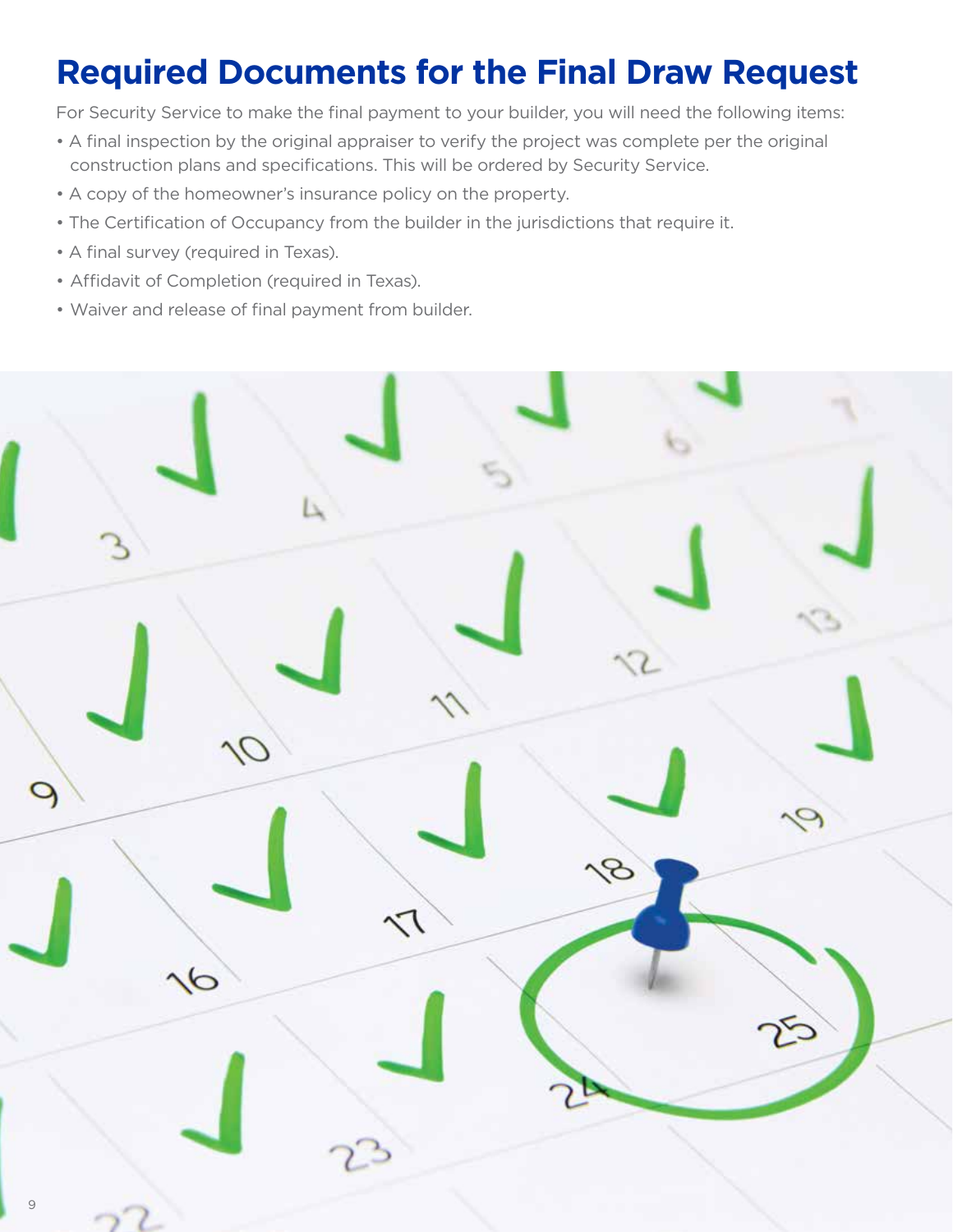

## **The Conversion Phase**

As your home nears completion, your construction loan will soon become a Power Mortgage home loan.\* You're almost there — simply complete these final steps so your loan can be converted:

- About 30 to 45 days prior to completion of the property, contact the builder and Security Service regarding the requirements for conversion.
- Typically, the builder will schedule a walk-through of the home. When this appointment has been made, contact Security Service to order the final inspection to verify the home is 100% complete.
- A conversion package will be sent to you for signatures and a notary signature, if applicable. Mail back the signed original copies and the payment for the loan conversion fees.
- Final payment consists of interest paid through the conversion date, document preparation fee, recording fees, inspection fee balance, and survey fee, if ordered by Security Service.
- Surveys ordered by the builder, hazard insurance premiums, and current taxes on the property are to be paid current by you. Invoices showing these items are paid are to be provided to Security Service.
- Once all documents are received, Security Service will send the documents to be recorded by the appropriate county recorder.
- Your loan will convert to Power Mortgage and you will pay according to the terms outlined in your loan.

*Thank you for choosing Security Service to finance the construction of your new home. We look forward to working with you every step of the way.*